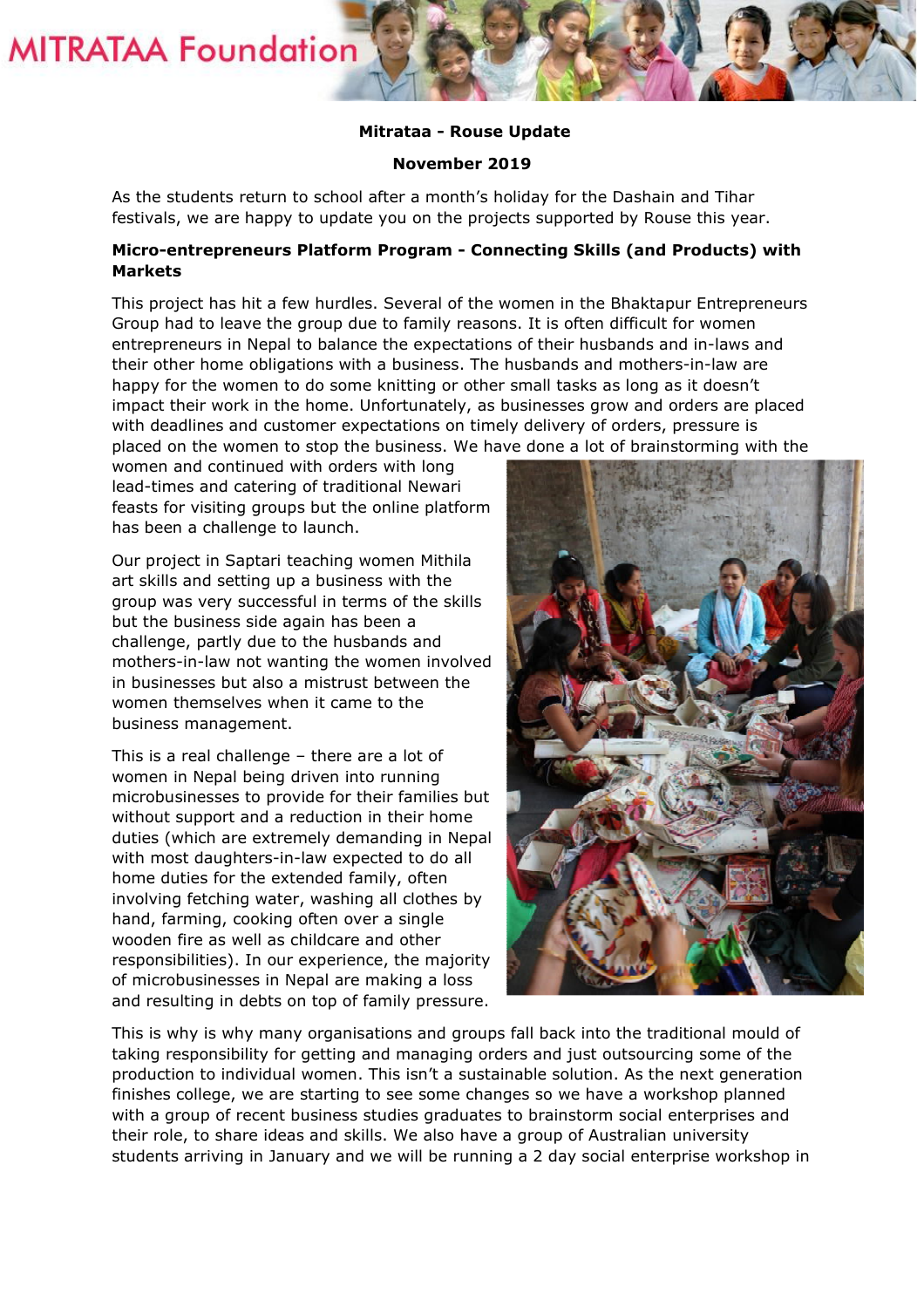

collaboration with a university in Nepal. We are exploring how best to harness this generation's skills and passion for change.

We have learned a lot from this project. Although the original objective hasn't been achieved directly, the increase in skills and confidence of the women, the strong social support of the resulting networks (particularly in terms of addressing domestic violence and social isolation/depression), and our understanding of the issues facing women in this changing society, have all been more successful than anticipated. Mitrataa is an organisation which works from the bottom  $up - we$  are guided by the communities we support. This project is a great example of that – we trial a solution to the issues, working with the communities. We listen and learn and adjust accordingly.

As we explore more options, we will keep you updated of the progress and lessons learned.

## **Financial Literary**

Our Financial Literacy Team, Kal Bahadur and Sunimaya, have run mini Maths Olympics Competitions for all of our students in class batches. These have been really successful and we have seen a real change in the children's attitude towards maths as a result. For the class 10 students who have their SEE exams in April, the Maths Olympics changed the way their study – they now give each other regular fun quizzes and challenges and we have seen an increase not only in their confidence, but in their results as well.





We used the annual Panauti Jatra, a 3 day chariot festival, to teach budgeting to our local students. Each of the students was given Rs 500 (around A\$6.50) to spend at the festival market. They had to buy at least one practical/useful item that they need and the rest of the money could be spent however they chose but they had to plan carefully and make sure they got everything they wanted within their budget. Then they had to come back and show us the calculations for what they bought, the total they spent, and how much money they had remaining. For some of the students, they had never had money to spend themselves before and they had so much fun choosing things. They didn't even realise they were practising maths at the same time!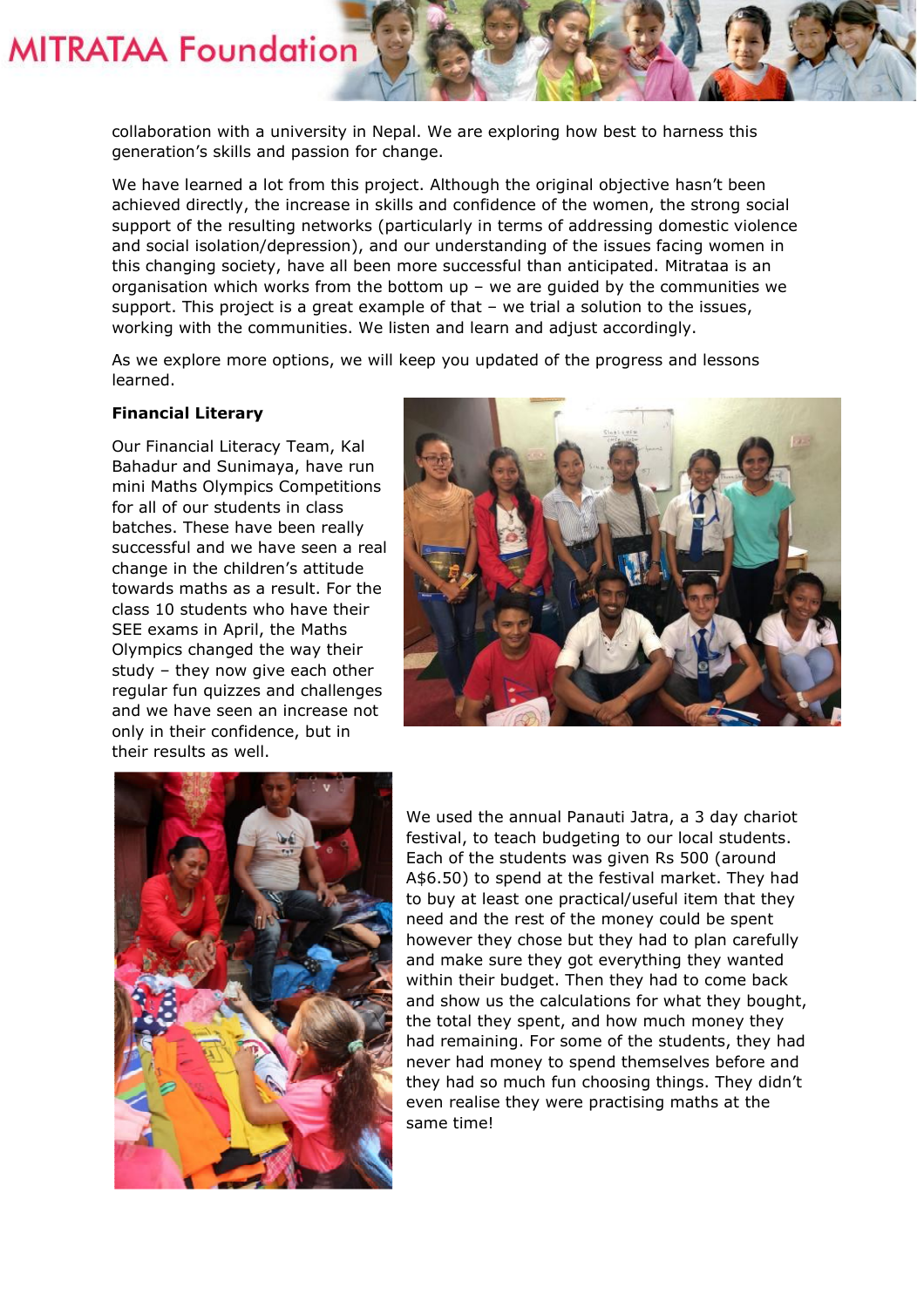**MITRATAA Foundation** 

We have also been setting random Maths Stories Competitions for the students with prizes. These Stories are a way for the students to get to know more about their favourite brands, music, movies using maths. Here's an example using a famous Nepali brand of instant noodles, Wai Wai:

- 1. Instant noodles were first created in Japan in 1958. How many years ago was this?
- 2. Wai Wai Noodles were first introduced in Nepal 35 years ago. In which year were they introduced?
- 3. Now there are many brands of instant noodles in Nepal but Wai Wai remains he favourite. Every day, four million packets of instant noodles are consumed in Nepal. How can we write this amount using numbers?
- 4. How many packets of instant noodles are consumed in Nepal every hour?
- 5. How many packets of instant noodles are consumed in Nepal every minute?
- 6. How many packets of instant noodles are consumed in Nepal every month?
- 7. How many packets of instant noodles are consumed in Nepal every year?
- 8. If the population of Nepal is approximately 30 million people, approximately how many packets of instant noodles does each Nepali person consume each year?
- 9. If a packet of instant noodles costs 15 rupees, how much approximately does each Nepali spend on instant noodles each year?
- 10. Wai Wai has a market share in Nepal of 45%. This means that of the whole market for instant noodles in Nepal (for all different brands), 45% of instant noodles purchased are Wai Wai brand. Draw a pie chart showing the market share of Wai Wai noodles and the remaining share of the market as "Other brands".



These have been really successful with the students, bringing maths to life for them.

Kal Bahadur has continued to work with some Australian maths teachers to develop materials for building the base skills of our students. These are being shared with our partner schools for use with their students.

Bec prepared a workshop for the Rato Bangola International Education Conference in Nepal on Demystifying Maths for Students. Building on that, we have a teacher training workshop with around 15 Nepali maths teachers which will be run in December